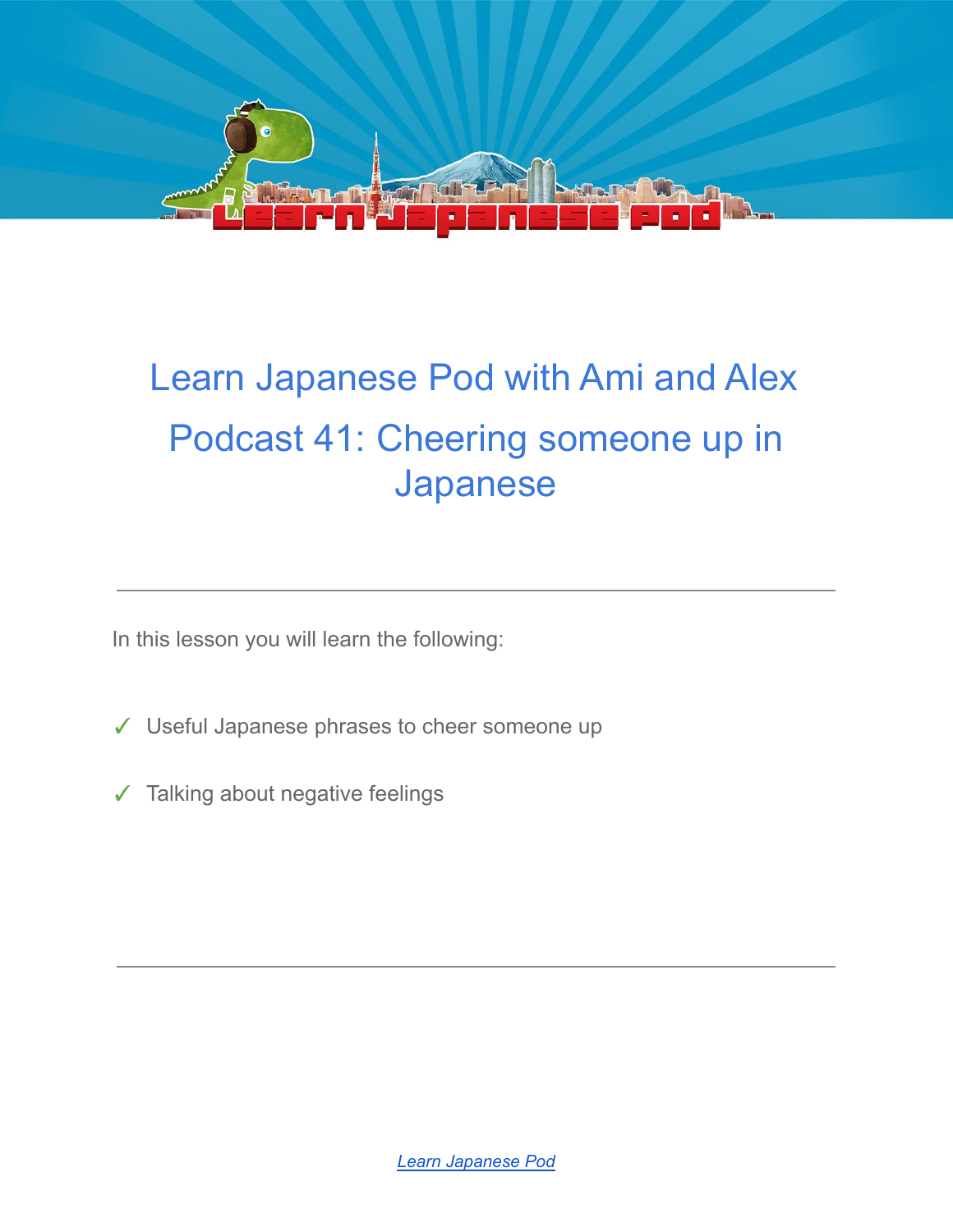

#### **Introduction**

In this lesson you will learn various useful Japanese expressions that you can use to cheer someone up who is feeling down.

#### How to study

This lesson includes the main podcast lesson, PDF show notes and an extra audio drill. You can find all of these resources by going to <https://learnjapanesepod.com> and clicking on the title for this lesson.

In the main podcast lesson Ami Sensei and Alex demonstrate the main dialogue, briefly explain the grammar and talk about other Japan related topics.

Then you can use these show notes to read through and study in more depth. We include grammar and vocabulary explanations to better understand the main lesson dialogue.

Finally, you can use the Japanese dialogue only audio file to practice your listening. You can listen to the audio, phrase by phrase, and then repeat afterwards to practice your speaking and listening skills.

To access the audio podcast for this lesson go to <https://learnjapanesepod.com> and navigate to this lesson.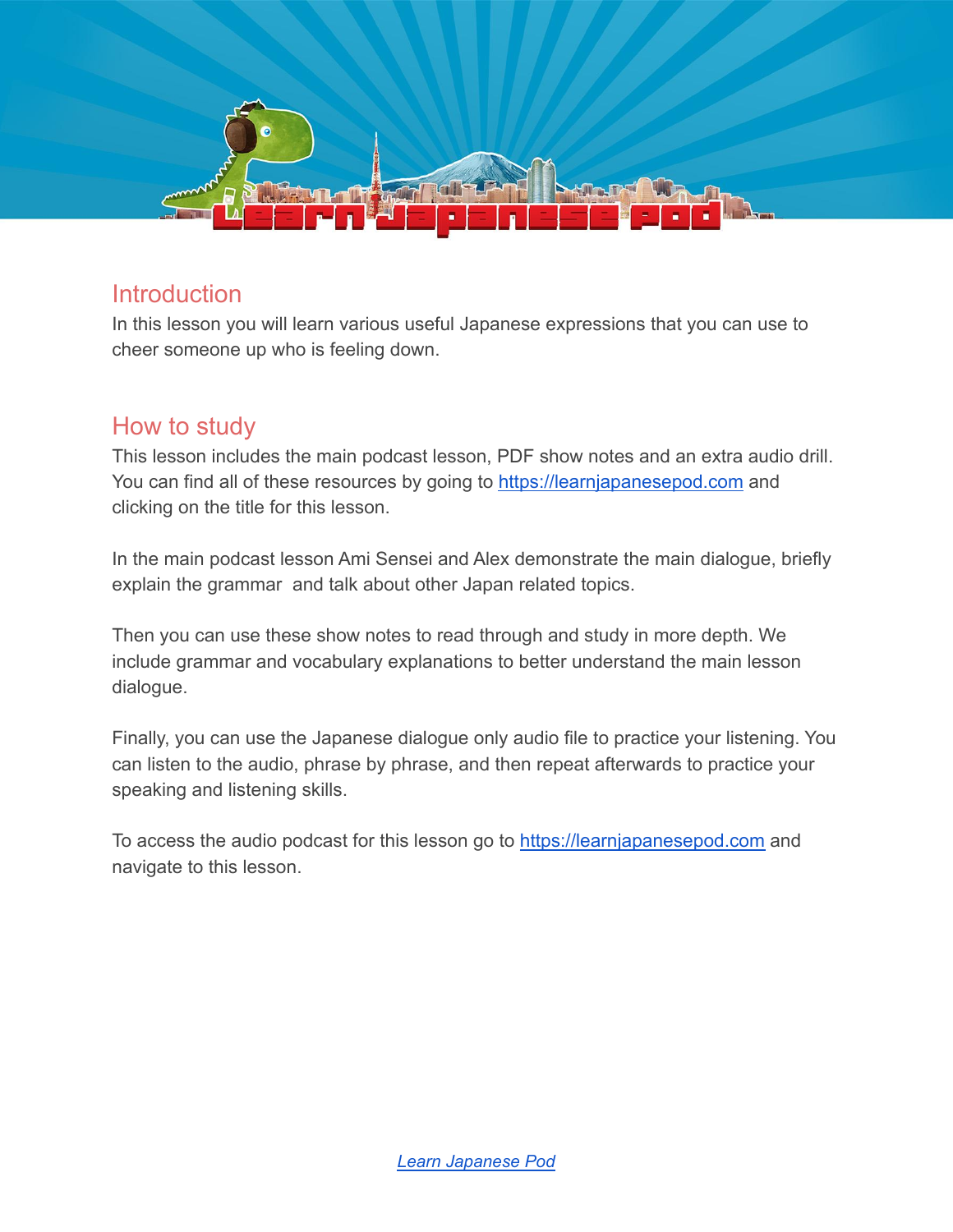

#### Main Dialog 1 - Cheering someone up (Japanese)

- A: もういやだ。
- B: どうしたの?
- A: 仕事がうまくいってなくて。
- B: 大丈夫だよ。元気出して。
- A: ちょっと自信ないんだよね。
- B: 君ならできるよ。頑張って!

### Main Dialog 1 - Cheering someone up (Pronunciation)

- A: Mō, iya da.
- B: Dō shita no?
- A: Shigoto ga umaku ittenakute.
- B: Daijōbu yo. Genki dashite.
- A: Chotto jisshin nain da yo ne.
- B: Kimi nara dekiru yo. Gambatte!

## Main Dialog 1 - Cheering someone up (English)

- A: Ugh, this sucks.
- B: What's the matter?
- A: Work isn't going well.
- B: It's OK. Cheer up!
- A: I'm kinda losing my confidence.
- B: You can do it! Do your best!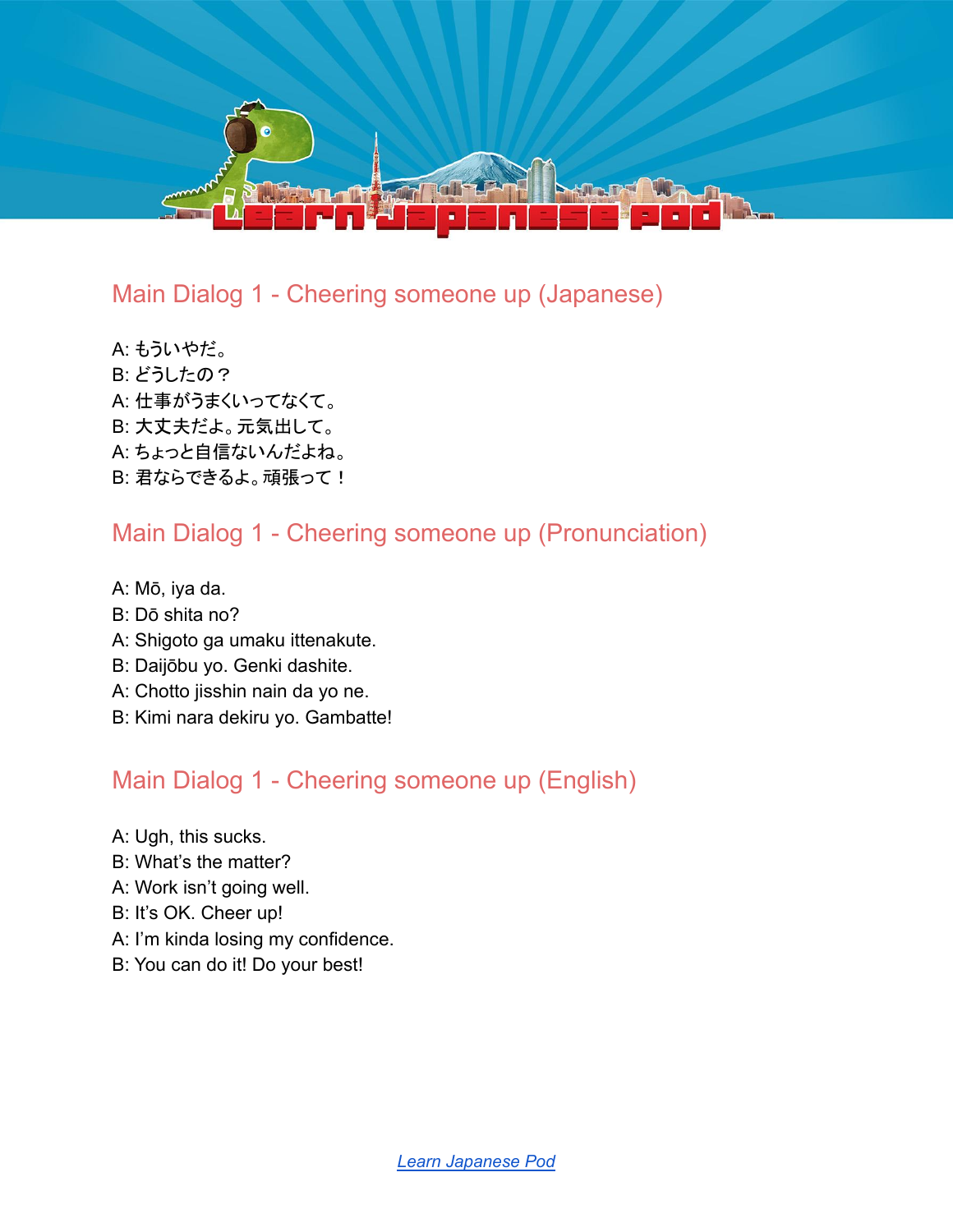

#### Extra Useful phrases for cheering someone up in Japanese

Here are some extra phrases you can use to cheer people up in Japanese

- 1. 心配しないで *Shinpai shinai de* Don't worry about it
- 2. 応援してるよ *Ōen shiteru yo* I support you / I've got your back
- 3. なんとかなるよ *Nantoka naru yo* It'll work out / Let it be / It'll be fine
- 4. 仕方ないよ *Shikata nai yo* It can't be helped / That's life
- 5. しょうがない *Shō ga nai* It can't be helped / That's life